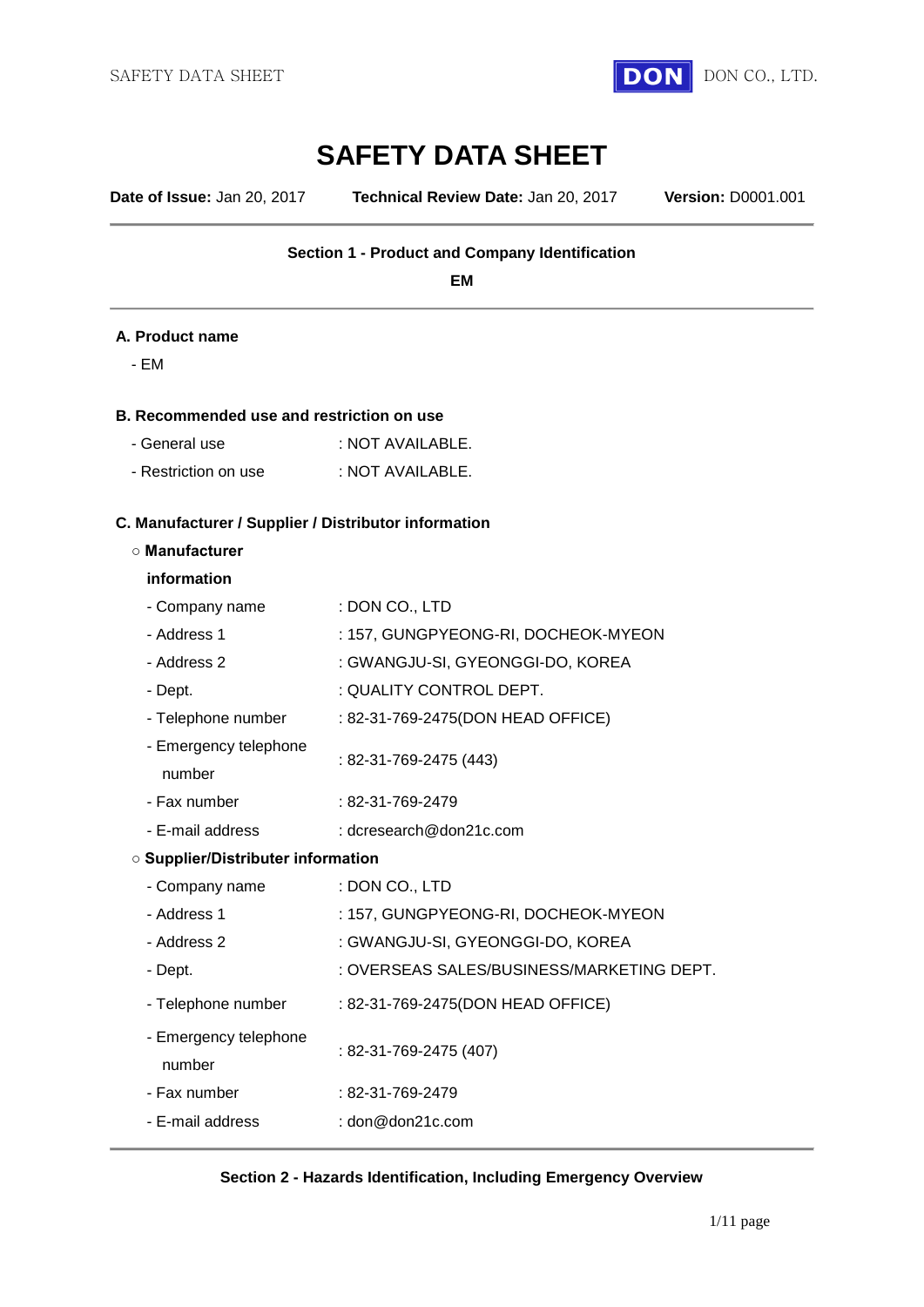

**EM**

#### **A. Hazard classification**

NOT CLASSIFIED AS HAZARDOUS ACCORDING TO OSHA HAZARD COMMUNICATION STANDARD, 29 CFR 1910.1200.

#### **B. Label elements**

- **○ Signal word** NOT APPLICABLE.
- **○ Symbols** NOT APPLICABLE.
- **○ Pictograms**

NOT APPLICABLE.

## **B. Other hazards**

NONE KNOWN.

**EM**

## **A. Ingredient Name:** EM

| NAME                 | %    | CAS NO    | <b>CLASSIFICATION</b> |
|----------------------|------|-----------|-----------------------|
| Magnesium difluoride | 99.9 | 7783-40-6 | N/A                   |

\* EXACT PERCENTAGES ARE BEING WITHHELD AS A TRADE SECRET.

## **Section 4 - First Aid Measures**

**EM**

#### **A. Description of first-aid measures**

**○ Inhalation**

AFTER INHALATION: FRESH AIR.

#### **○ Skin contact**

AFTER SKIN CONTACT: TAKE OFF IMMEDIATELY ALL CONTAMINATED CLOTHING. RINSE SKIN WITH WATER/SHOWER.

#### **○ Eye contact**

AFTER EYE CONTACT: RINSE OUT WITH PLENTY OF WATER.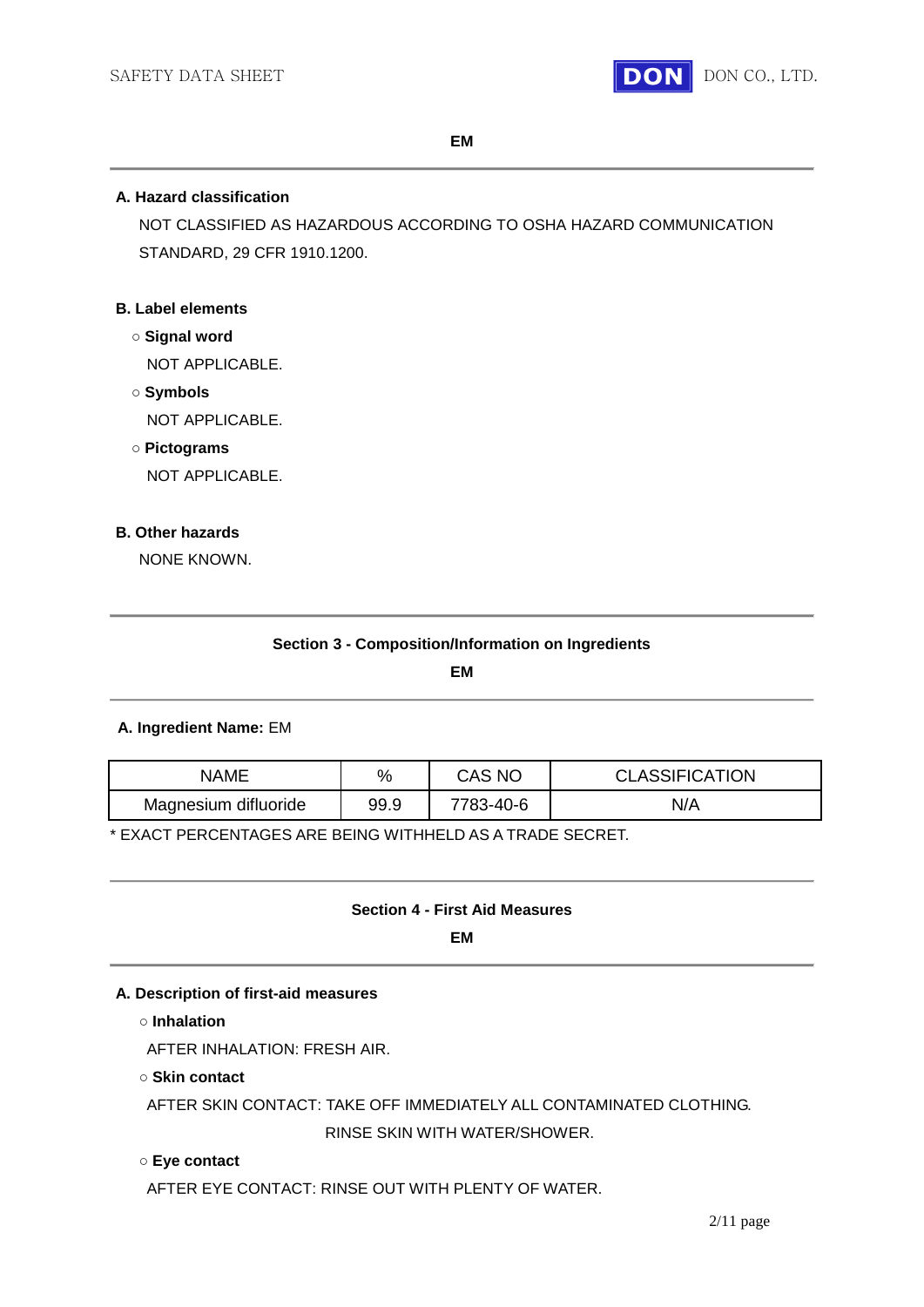SAFETY DATA SHEET **DON** DON CO., LTD.

#### **○ Ingestion**

## AFTER SWALLOWING: MAKE VICTIM DRINK WATER (TWO GLASSES AT MOST). CONSULT DOCTOR IF FEELING UNWELL. NEVER GIVE ANYTHING BY MOUTH TO AN UNCONSCIOUS PERSON.

- **B. Most important symptoms and effects, both acute and delayed** IRRITANT EFFECTS
- **C. Indication of any immediate medical attention and special treatment needed** NO INFORMATION AVAILABLE.

## **Section 5 - Fire Fighting Measures**

**EM**

#### **A. Extinguishing media**

#### **○ Suitable extinguishing media**

USE EXTINGUISHING MEASURES THAT ARE APPROPRIATE TO LOCAL CIRCUMSTANCES AND THE SURROUNDING ENVIRONMENT.

#### **○ Unsuitable extinguishing media**

FOR THIS SUBSTANCE/MIXTURE NO LIMITATIONS OF EXTINGUISHING AGENTS ARE GIVEN.

#### **B. Special hazards arising from the substance or mixture**

NOT COMBUSTIBLE.

AMBIENT FIRE MAY LIBERATE HAZARDOUS VAPORS.

#### **C. Advice for firefighters**

#### **○ Special protective equipment for fire-fighters**

IN THE EVENT OF FIRE, WEAR SELF-CONTAINED BREATHING APPARATUS.

#### **D. Further information**

SUPPRESS (KNOCK DOWN) GASES/VAPORS/MISTS WITH A WATER SPRAY JET.

#### **Section 6 - Accidental Release Measures**

**EM**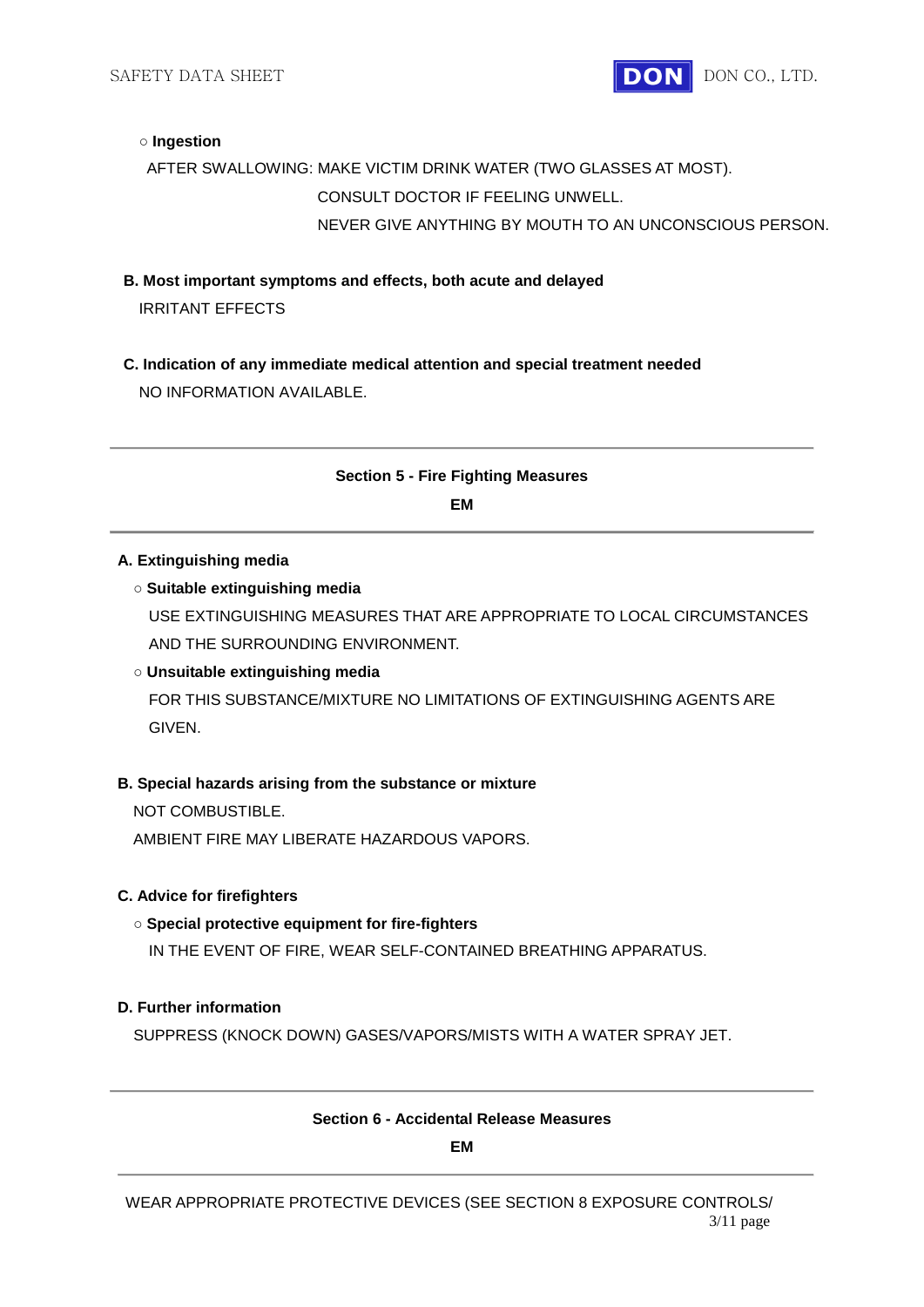

PERSONAL PROTECTION). AVOID CONTACT WITH EYES AND SKIN. DO NOT INHALE THE PRODUCT.

#### **A. Environmental precautions**

NO SPECIAL PRECAUTIONARY MEASURES NECESSARY.

#### **B. Methods and materials for containment and cleaning up**

COVER DRAINS. COLLECT, BIND, AND PUMP OFF SPILLS. OBSERVE POSSIBLE MATERIAL RESTRICTIONS. TAKE UP DRY. DISPOSE OF PROPERLY. CLEAN UP AFFECTED AREA. AVOID GENERATION OF DUSTS. OBSERVE POSSIBLE MATERIAL RESTRICTIONS. TAKE UP DRY. DISPOSE OF PROPERLY. CLEAN UP AFFECTED AREA. AVOID GENERATION OF DUSTS.

#### **C. Reference to other sections**

SEE SECTION 7 FOR INFORMATION ON SAFE HANDLING. SEE SECTION 8 FOR INFORMATION ON PERSONAL PROTECTION EQUIPMENT. SEE SECTION 13 FOR DISPOSAL INFORMATION.

## **Section 7 - Handling and Storage**

**EM**

## **A. Precautions for safe handling**

OBSERVE LABEL PRECAUTIONS.

## **B. Conditions for safe storage, including any incompatibilities**

STORE IN COOL, DRY CONDITIONS IN WELL SEALED RECEPTACLE. PROTECT FROM CONTAMINATION. PROTECT FROM HEAT AND DIRECT SUNLIGHT. STORE LOCKED UP.

#### **Section 8 - Exposure Controls & Personal Protection**

**EM**

#### **A. Exposure limits(s)**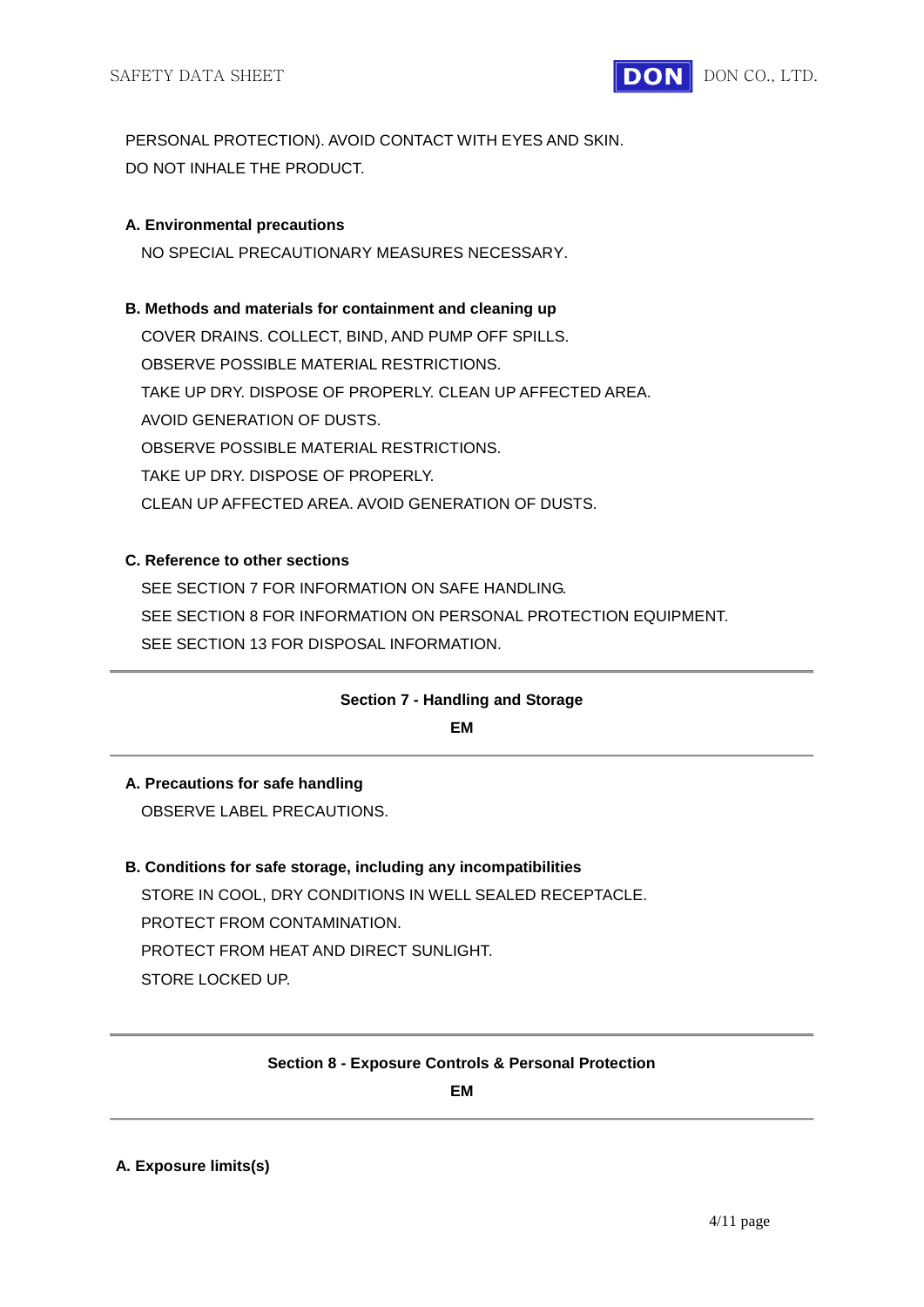

*Magnesium difluoride 7783-40-6*

**○ ACGIH**

TIME WEIGHTED AVERAGE(TWA) - THRESHOLD LIMITS: 0.1 mg/m³

**○ NIOSH/GUIDE**

RECOMMENDED EXPOSURE LIMIT (REL) - THRESHOLD LIMITS: 0.1 mg/m³

#### **○ OSHA\_TRANS**

NO INFORMATION AVAILABLE.

**○ Z1A**

TIME WEIGHTED AVERAGE(TWA) - THRESHOLD LIMITS: 0.1 mg/m³

**○ OSHA/Z2**

NO INFORMATION AVAILABLE.

*Tin(IV) oxide 18282-10-5*

**○ ACGIH**

TIME WEIGHTED AVERAGE(TWA) - THRESHOLD LIMITS: 2 mg/m³

#### **○ NIOSH/GUIDE**

RECOMMENDED EXPOSURE LIMIT (REL) - THRESHOLD LIMITS: 2 mg/m³

**○ OSHA\_TRANS**

NO INFORMATION AVAILABLE.

**○ Z1A**

NO INFORMATION AVAILABLE.

**○ OSHA/Z2**

NO INFORMATION AVAILABLE.

#### **B. Engineering controls**

TECHNICAL MEASURES AND APPROPRIATE WORKING OPERATIONS SHOULD BE GIVEN PRIORITY OVER THE USE OF PERSONAL PROTECTIVE EQUIPMENT.

## **C. Personal protective equipment**

## **○ Respiratory protection**

REQUIRED WHEN DUSTS ARE GENERATED.

## **○ Eye/face protection**

USE EQUIPMENT FOR EYE PROTECTION TESTED AND APPROVED UNDER APPROPRIATE GOVERNMENT STANDARDS SUCH AS NIOSH (US)

## **○ Hand protection**

CHEMICAL-RESISTANT, IMPERVIOUS GLOVES COMPLYING WITH AN APPROVED STANDARD SHOULD BE WORN AT ALL TIMES WHEN HANDLING CHEMICAL PRODUCTS IF A RISK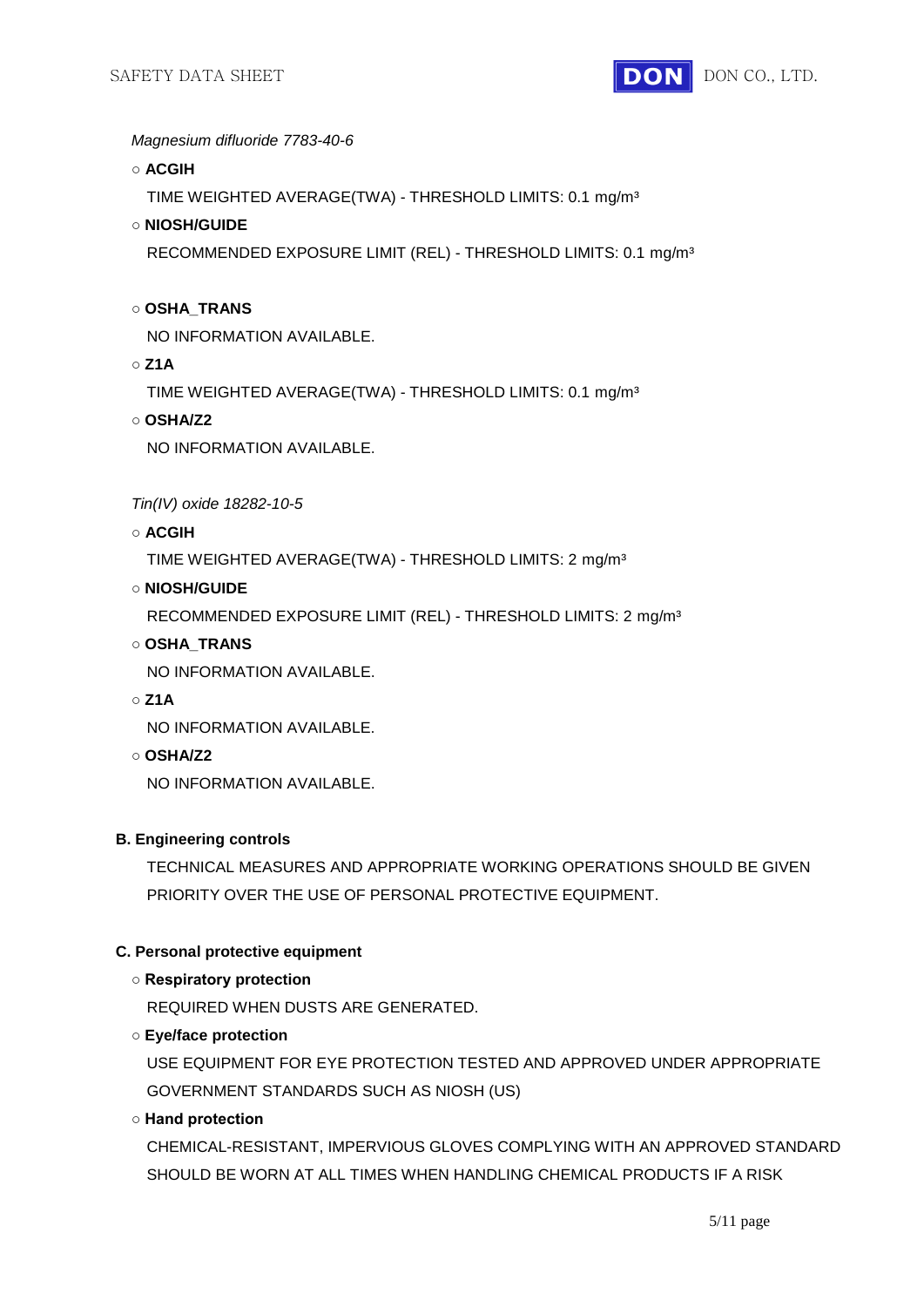#### **○ Hygiene measures**

CHANGE CONTAMINATED CLOTHING. APPLICATION OF SKIN- PROTECTIVE BARRIER CREAM RECOMMENDED. WASH HANDS AFTER WORKING WITH SUBSTANCE.

#### **○ Others**

NO INFORMATION AVAILABLE.

| SOLID(GRANULE)                |  |  |  |
|-------------------------------|--|--|--|
| <b>YELLOW &amp; GREEN</b>     |  |  |  |
| <b>ODORLESS</b>               |  |  |  |
| NOT APPLICABLE.               |  |  |  |
| NO INFORMATION AVAILABLE.     |  |  |  |
| 1,900 ~1,920 °C - lit.        |  |  |  |
| NO INFORMATION AVAILABLE.     |  |  |  |
| NO INFORMATION AVAILABLE.     |  |  |  |
| NO INFORMATION AVAILABLE.     |  |  |  |
| THE PRODUCT IS NOT FLAMMABLE. |  |  |  |
| NO INFORMATION AVAILABLE.     |  |  |  |
| NO INFORMATION AVAILABLE.     |  |  |  |
| NO INFORMATION AVAILABLE.     |  |  |  |
| NO INFORMATION AVAILABLE.     |  |  |  |
| $7.16$ g/mL                   |  |  |  |
| NO INFORMATION AVAILABLE.     |  |  |  |
| NO INFORMATION AVAILABLE.     |  |  |  |
| NO INFORMATION AVAILABLE.     |  |  |  |
| NO INFORMATION AVAILABLE.     |  |  |  |
| NO INFORMATION AVAILABLE.     |  |  |  |
|                               |  |  |  |

#### **Section 9 - Physical & Chemical Properties EM**

#### **Section 10 - Stability & Reactivity Data**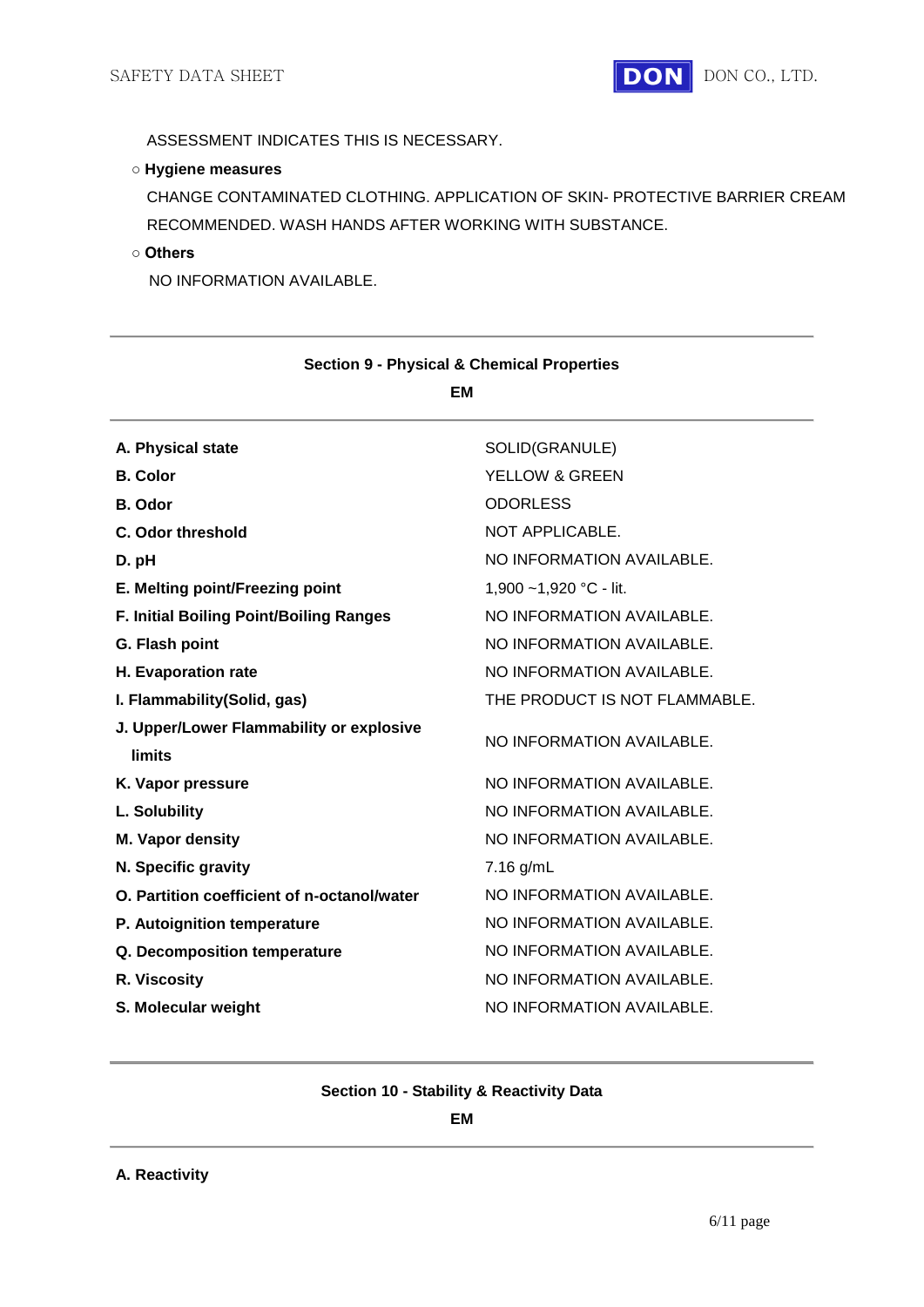

THIS MATERIAL IS CONSIDERED TO BE NON REACTIVE UNDER NORMAL USE CONDITIONS.

#### **B. Chemical stability**

STABLE UNDER RECOMMENDED STORAGE CONDITIONS.

#### **C. Conditions to avoid**

EXPOSURE TO MOISTURE MAY AFFECT PRODUCT QUALITY.

#### **D. Incompatible materials**

NO INFORMATION AVAILABLE.

#### **E. Hazardous decomposition products**

HAZARDOUS POLYMERIZATION WILL NOT OCCUR.

## **Section 11 - Toxicological Information**

**EM**

#### **A. Information on toxicological effects**

## **○ Likely route of exposure**

EYE CONTACT, SKIN CONTACT, INGESTION

## **○ Target Organs**

RESPIRATORY SYSTEM

#### **○ Specific target organ systemic toxicity - single exposure**

THE SUBSTANCE OR MIXTURE IS NOT CLASSIFIED AS SPECIFIC TARGET ORGAN TOXICANT, SINGLE EXPOSURE.

## **○ Specific target organ systemic toxicity - repeated exposure**

THE SUBSTANCE OR MIXTURE IS NOT CLASSIFIED AS SPECIFIC TARGET ORGAN TOXICANT, REPEATED EXPOSURE.

## **○ Aspiration hazard**

REGARDING THE AVAILABLE DATA THE CLASSIFICATION CRITERIA ARE NOT FULFILLED.

## **B. Carcinogenicity**

**○ IARC**

NO INGREDIENT OF THIS PRODUCT PRESENT AT LEVELS GREATER THAN OR EQUAL TO 0.1% IS IDENTIFIED AS PROBABLE, POSSIBLE OR CONFIRMED HUMAN CARCINOGEN BY *IARC*.

**○ OSHA**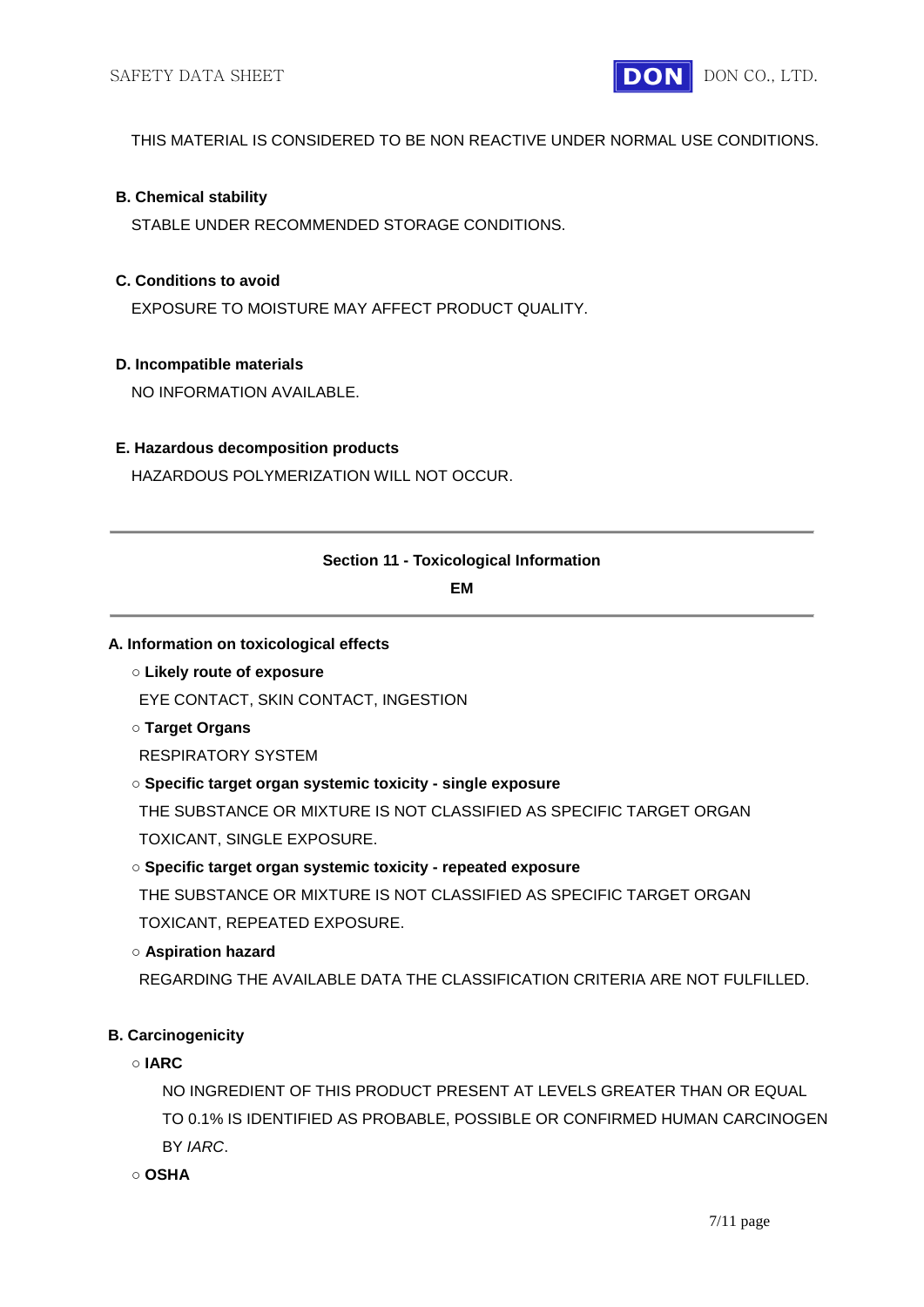NO INGREDIENT OF THIS PRODUCT PRESENT AT LEVELS GREATER THAN OR EQUAL TO 0.1% IS IDENTIFIED AS A CARCINOGEN OR POTENTIAL CARCINOGEN BY *OSHA*.

#### **○ NTP**

NO INGREDIENT OF THIS PRODUCT PRESENT AT LEVELS GREATER THAN OR EQUAL TO 0.1% IS IDENTIFIED AS A KNOWN OR ANTICIPATED CARCINOGEN BY *NTP*.

## **○ ACGIH**

NO INGREDIENT OF THIS PRODUCT PRESENT AT LEVELS GREATER THAN OR EQUAL TO 0.1% IS IDENTIFIED AS A CARCINOGEN OR POTENTIAL CARCINOGEN BY *ACGIH*.

#### **C. Further information**

HAZARDOUS PROPERTIES CANNOT BE EXCLUDED BUT ARE UNLIKELY WHEN THE PRODUCT IS HANDLED APPROPRIATELY.

HANDLE IN ACCORDANCE WITH GOOD INDUSTRIAL HYGIENE AND SAFETY PRACTICE.

#### **○ Ingredients**

*Magnesium difluoride 7783-40-6* NO INFORMATION AVAILABLE.

*Tin(IV) oxide 18282-10-5* ACUTE ORAL TOXICITY LD50 Rat: > 20,000 mg/kg (RTECS)

#### **Section 12 - Ecological Information & Environmental Information**

#### **EM**

#### **A. Ecotoxicity**

NO INFORMATION AVAILABLE.

#### **B. Persistence and degradability**

NO INFORMATION AVAILABLE.

#### **C. Bioaccumulative potential**

NO INFORMATION AVAILABLE.

#### **D. Mobility in soil**

NO INFORMATION AVAILABLE.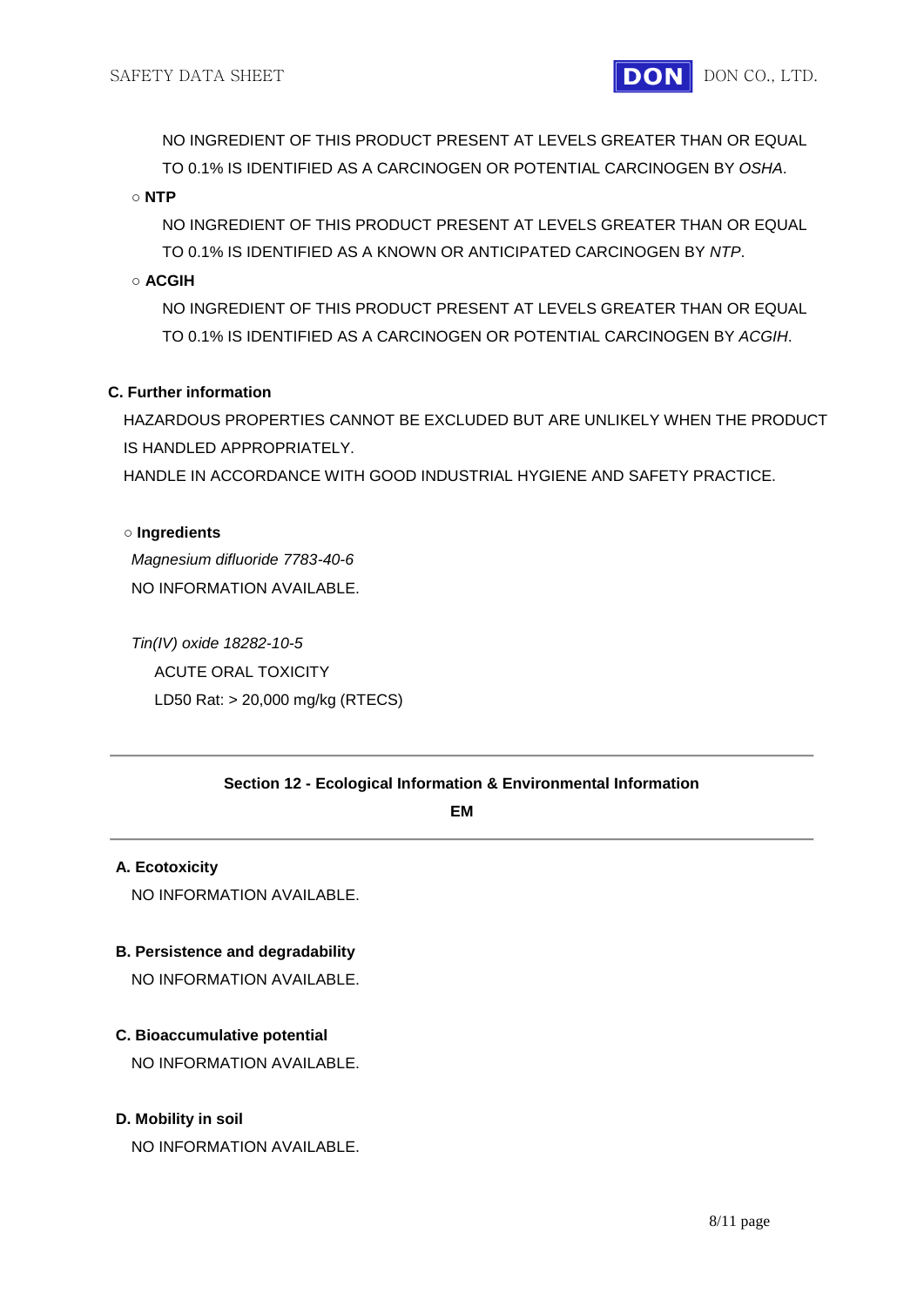

#### **○ Ingredients**

*Magnesium difluoride 7783-40-6* NO INFORMATION AVAILABLE.

*Tin(IV) oxide 18282-10-5*

TOXICITY TO DAPHNIA AND OTHER AQUATIC INVERTEBRATES NOEC Daphnia magna (Water flea): > 100 mg/l; 48 h (above the solubility limit in the test medium) (own results) EC50 Daphnia magna (Water flea): > 100 mg/l; 48 h (above the solubility limit in the test medium) (own results)

BIODEGRADABILITY

THE METHODS FOR DETERMINING THE BIOLOGICAL DEGRADABILITY ARE NOT APPLICABLE TO INORGANIC SUBSTANCES.

#### **E. Additional ecological information**

NO INFORMATION AVAILABLE.

#### **Section 13 - Disposal Considerations**

**EM**

#### **A. Disposal methods**

DISPOSE OF CONTENTS/ CONTAINER IN ACCORDANCE WITH THE LOCAL/REGIONAL /NATIONAL/INTERNATIONAL REGULATIONS.

DISPOSE OF WASTE PRODUCT IN A PERMITTED INDUSTRIAL WASTE FACILITY.

## **B. Uncleaned packaging**

DISPOSAL MUST BE MADE ACCORDING TO OFFICIAL REGULATIONS.

# **Section 14 - Transport Information**

#### **EM**

#### **A. Land transport (DOT)**

NOT CLASSIFIED AS DANGEROUS IN THE MEANING OF TRANSPORT REGULATIONS.

#### **B. Air transport (IATA)**

NOT CLASSIFIED AS DANGEROUS IN THE MEANING OF TRANSPORT REGULATIONS.

9/11 page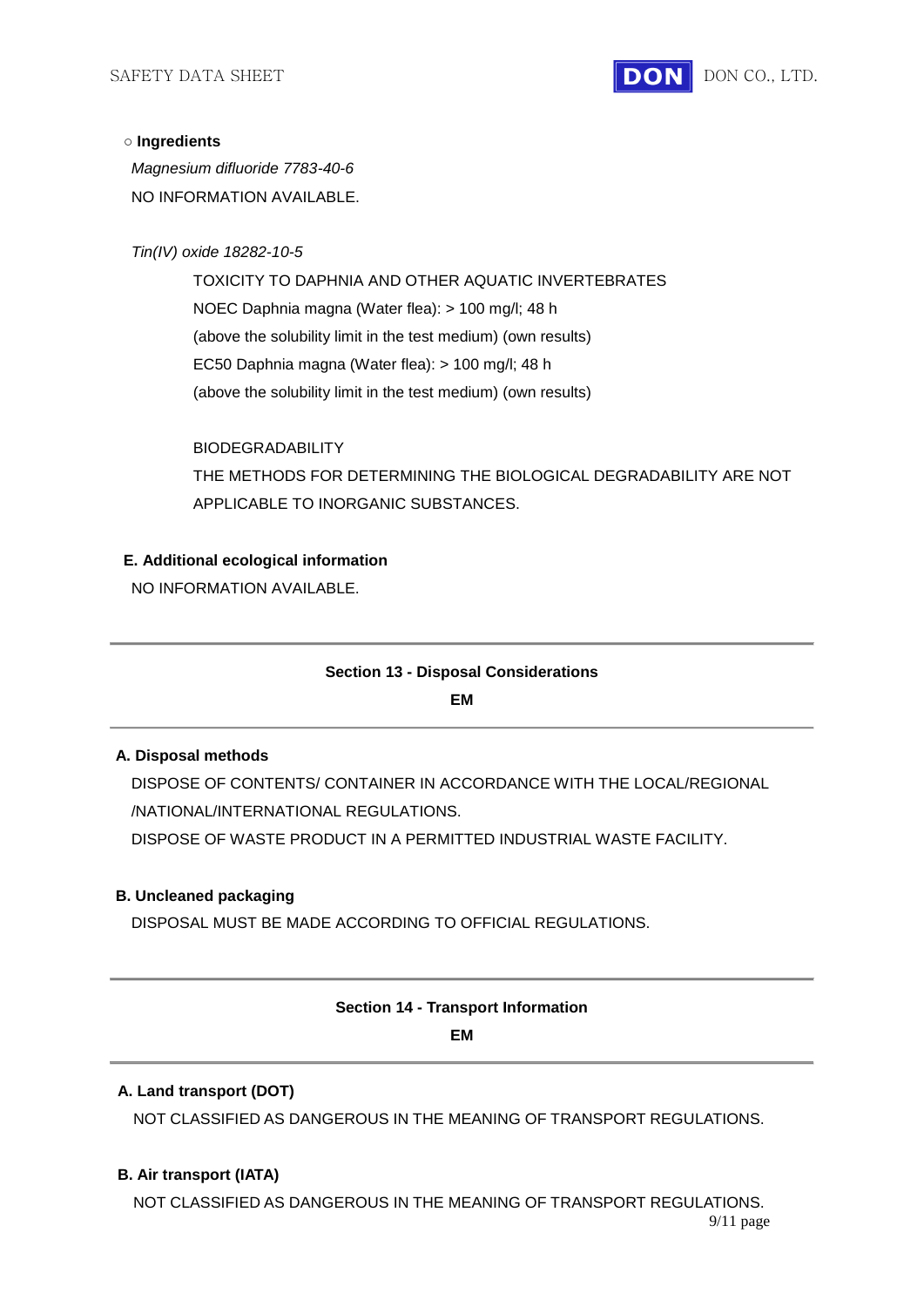

## **C. Sea transport (IMDG)**

NOT CLASSIFIED AS DANGEROUS IN THE MEANING OF TRANSPORT REGULATIONS.

| <b>Section 15 - Regulatory Information</b><br><b>EM</b> |  |  |
|---------------------------------------------------------|--|--|
| A. National and/or international regulatory information |  |  |
| <b>O POPs Management Law</b>                            |  |  |
| <b>NOT APPLICABLE</b>                                   |  |  |
| o Information of EU Classification                      |  |  |
| * Classification                                        |  |  |
| <b>NOT APPLICABLE</b>                                   |  |  |
| * Risk Phrases                                          |  |  |
| <b>NOT APPLICABLE</b>                                   |  |  |
| * Safety Phrase                                         |  |  |
| <b>NOT APPLICABLE</b>                                   |  |  |
| <b>O U.S. Federal regulations</b>                       |  |  |
| * OSHA PROCESS SAFETY (29 CFR 1910.119)                 |  |  |
| <b>NOT APPLICABLE</b>                                   |  |  |
| * CERCLA Section 103 (40CFR302.4)                       |  |  |
| <b>NOT APPLICABLE</b>                                   |  |  |
| * EPCRA Section 302 (40CFR355.30)                       |  |  |
| <b>NOT APPLICABLE</b>                                   |  |  |
| * EPCRA Section 304 (40CFR355.40)                       |  |  |
| <b>NOT APPLICABLE</b>                                   |  |  |
| * EPCRA Section 313 (40CFR372.65)                       |  |  |
| <b>NOT APPLICABLE</b>                                   |  |  |
| <b>O Rotterdam Convention listed ingredients</b>        |  |  |
| NOT APPLICABLE                                          |  |  |
| <b>o Stockholm Convention listed ingredients</b>        |  |  |
| NOT APPLICABLE                                          |  |  |
| <b>o Montreal Protocol listed ingredients</b>           |  |  |

NOT APPLICABLE